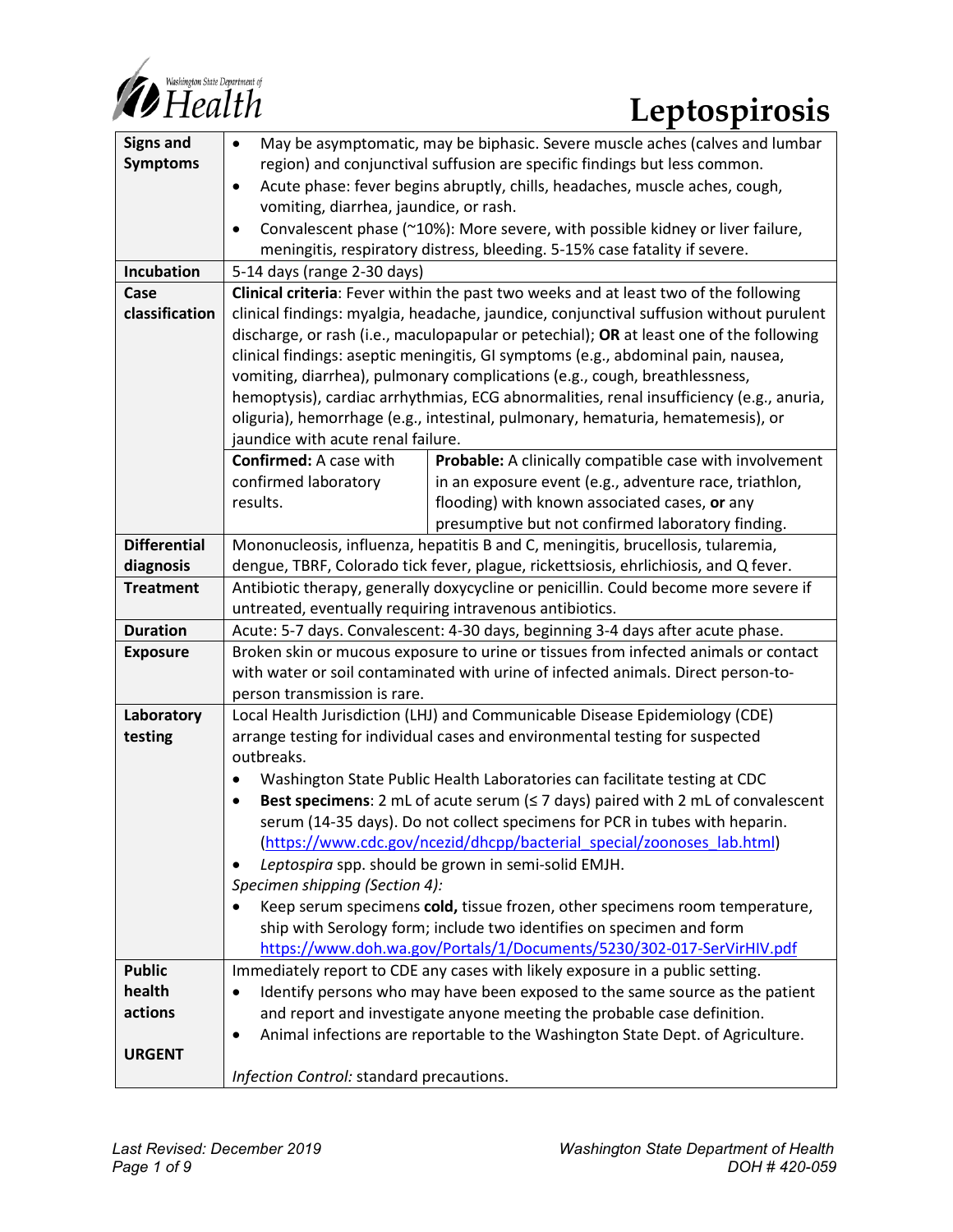# **Leptospirosis**

# **1. DISEASE REPORTING**

## **A. Purpose of Reporting and Surveillance**

- 1. To better understand the epidemiology of leptospirosis in Washington State.
- 2. To identify sources of infection (e.g., animals or contaminated water) and educate people about how to reduce their risk of infection.

## **B. Legal Reporting Requirements**

- 1. Health care providers: notifiable to local health jurisdiction within 24 hours.
- 2. Health care facilities: notifiable to local health jurisdiction within 24 hours.
- 3. Laboratories: *Leptospira* species notifiable to local health jurisdiction within 24 hours; specimen submission is on request only.
- 4. Veterinarians: suspected human cases notifiable within 24 hours to the local health jurisdiction; animal cases notifiable to Washington State Department of Agriculture (see: [https://app.leg.wa.gov/WAC/default.aspx?cite=16-70\)](https://app.leg.wa.gov/WAC/default.aspx?cite=16-70).
- 5. Local health jurisdictions: notifiable to the Washington State Department of Health (DOH) Office of Communicable Disease Epidemiology (CDE) within 7 days of case investigation completion or summary information required within 21 days.

## **C. Local Health Jurisdiction Investigation Responsibilities**

- 1. Facilitate the transport of specimens to Washington State Public Health Laboratories for confirmatory testing when necessary.
- 2. Report all *confirmed* and *probable* cases (see below) to CDE using the leptospirosis case report form [\(https://www.doh.wa.gov/Portals/1/Documents/5100/210-057-ReportForm-](https://www.doh.wa.gov/Portals/1/Documents/5100/210-057-ReportForm-Lepto.pdf)[Lepto.pdf\)](https://www.doh.wa.gov/Portals/1/Documents/5100/210-057-ReportForm-Lepto.pdf) and enter data in the Washington Disease Reporting System (WDRS).
- 3. Leptospirosis in an animal is reportable to the Washington State Department of Agriculture. An animal case report form is available at: [https://agr.wa.gov/departments/animals-livestock-and-pets/animal-health/reportable](https://agr.wa.gov/departments/animals-livestock-and-pets/animal-health/reportable-diseases)[diseases.](https://agr.wa.gov/departments/animals-livestock-and-pets/animal-health/reportable-diseases)

# **2. THE DISEASE AND ITS EPIDEMIOLOGY**

## **Background**

Leptospirosis occurs worldwide; except polar climates. It is an occupational hazard for people who work outdoors or with animals, such as farmers, sewer workers, dairy farmers, veterinarians, rice and sugarcane field workers, military personnel, or others. It is a recreational hazard for participants of sports involving water or mud, particularly in temperate or tropical climates; infections have occurred from swimming, wading, rafting, and adventure racing, among other activities. Outbreaks can occur after heavy rainfall or flooding in endemic areas. Outbreaks of leptospirosis have been identified in the United States after flooding in Hawaii and most recently in Puerto Rico following Hurricane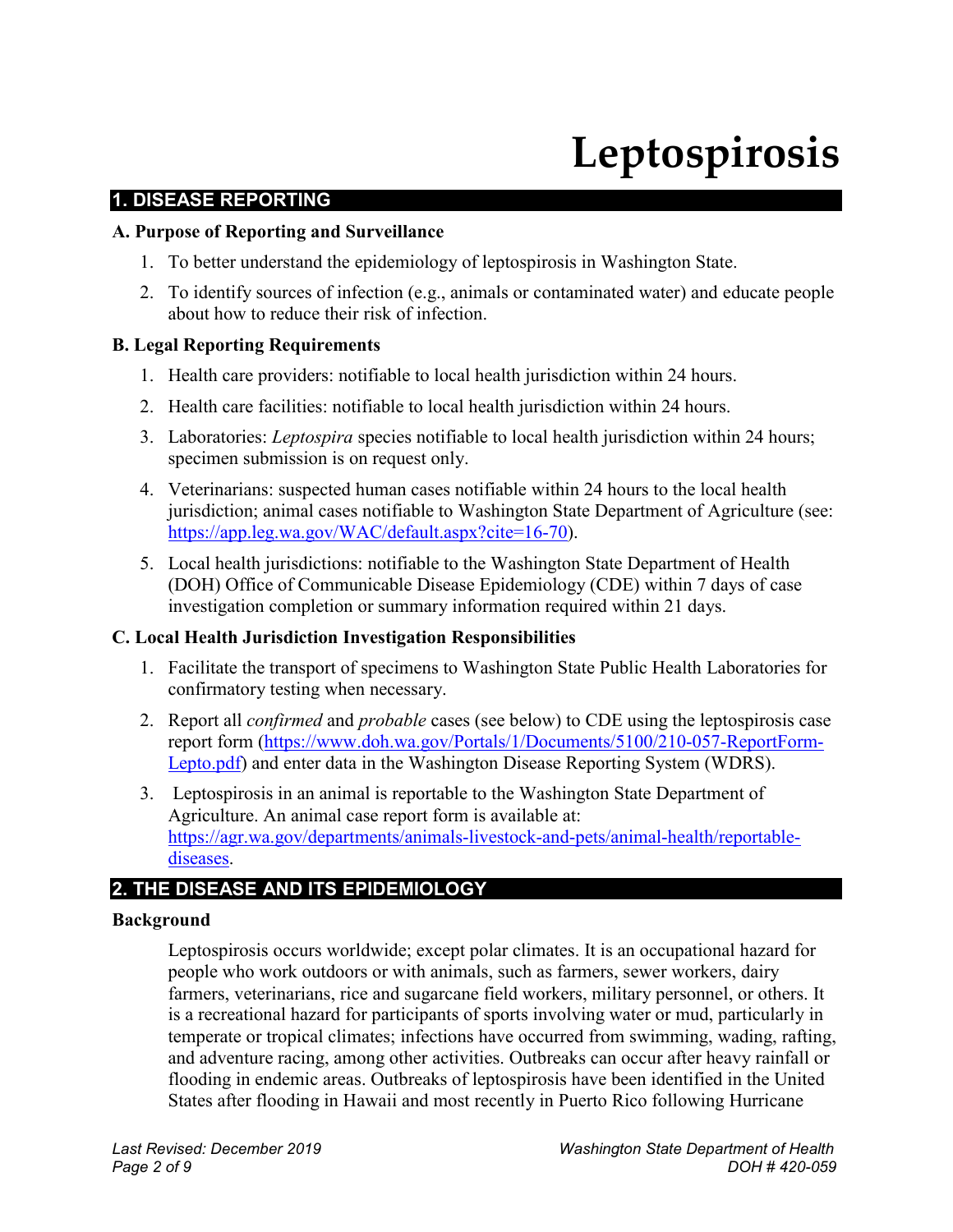Maria. In temperate climates, peak incidence is during the summer, when leptospires survive longer in the environment.

# **A. Etiologic Agent**

The infection is caused by spiral-shaped bacteria (spirochete) of the genus *Leptospira*. The spirochetes can be associated with animal hosts or be free-living; they are spread through the urine of infected animals and persist well in water, soil, and mud. Multiple pathogenic species exist, including *Leptospira interrogans*, and are subdivided into serovars. More than 250 serovars have been identified within these species. Common pathogenic serovars in the United States in the *L. interrogans* species are *pomona*, *icterohaemorrhagiae, canicola,* and *autumnalis*. Although incidence in the United States is relatively low (100-150 cases per year), leptospirosis is widespread worldwide.

# **B. Description of Illness**

Clinical course is highly variable, ranging from asymptomatic to self-limited febrile illness to severe disease. Symptoms include fever, headache, chills, vomiting, abdominal pain, diarrhea, cough, jaundice, anemia, or rash. Severe muscle aches (calves and lumbar region) and conjunctival suffusion are specific findings but are seen less commonly. Severe manifestations include aseptic meningitis, pulmonary hemorrhage, respiratory insufficiency, myocarditis, and impaired hepatic and renal function. Clinical illness lasts a few days to 3 weeks or longer and generally has two phases: the acute or leptospiremic phase (5–7 days), followed by the convalescent or immune-mediated phase with severe symptoms (4–30 days). Phases may be separated by 3–4 days; some patients only present in the second phase. If untreated, recovery may take several months. Overall case fatality is 1-5%, and 5-15% among cases with severe disease.

# **C. Leptospirosis in Washington State**

DOH receives 0 to 5 reports of leptospirosis per year. Some of the cases are related to recreational water exposure in other countries, but there have been cases exposed in Washington. About 50% of cases in the U.S. occur in Puerto Rico. Leptospirosis is regularly diagnosed in dogs in Washington, though canine to human transmission is rare.

# **D. Reservoirs**

Rats are universal reservoirs for this spirochetal zoonosis, although farm animals and livestock, including cattle, pigs, horses, and dogs, and many wild animals, carry the bacteria. Some become sick while others have no symptoms. Common clinical signs in dogs include fever, vomiting, diarrhea, refusal to eat, and weakness, and may be more severe in younger animals. Leptospires are shed in urine of infected animals and may survive in water or moist soil for weeks to months. In carrier animals with chronic renal infections, leptospiruria can persist for life.

# **E. Modes of Transmission**

Leptospirosis is transmitted by exposure of skin (especially if abraded) or mucous membranes (e.g., eyes, mouth or nose) to urine or tissues from infected animals, or, more commonly, by contact with water or soil contaminated with the urine of infected animals. These water or soil exposures typically occur during recreational (e.g., swimming, wading, camping, rafting) or occupational activities, but have also been associated with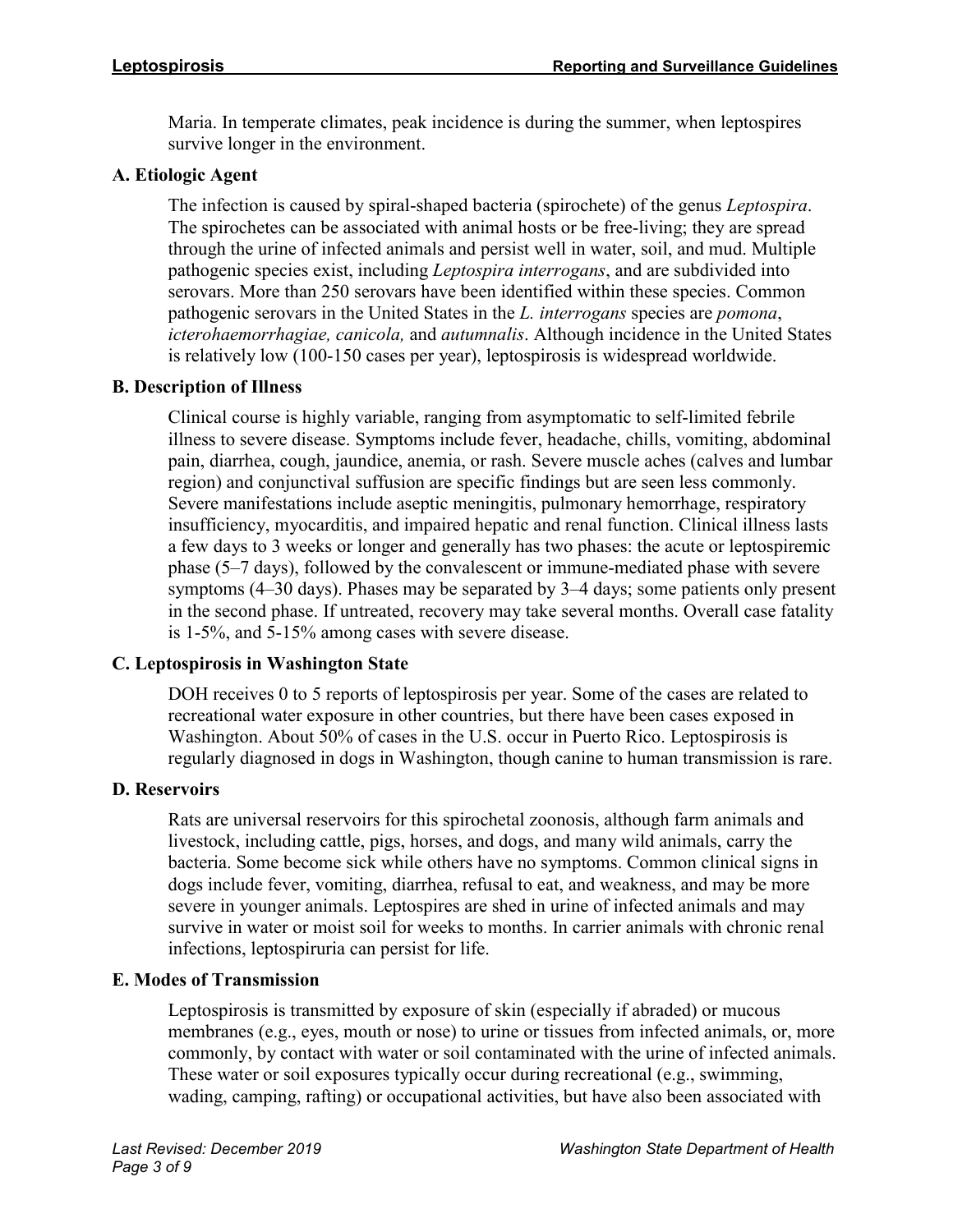floods. Infection can also occur by swallowing contaminated water or food. Person-toperson transmission is rare.

# **F. Incubation Period**

The incubation period is typically 7 days (range: 2–30 days).

# **G. Period of Communicability**

Direct transmission from person to person is rare. Leptospires may be excreted in the urine, usually for 1 month, but leptospiruria has been observed in humans for months, even years, after the acute illness.

# **H. Treatment**

Leptospirosis should be treated with appropriate antibiotic therapy, generally doxycycline or penicillin, given early in the course of disease. Note: Jarisch-Herxheimer reactions may occur with antibiotic treatment.

# **3. CASE DEFINITIONS**

# **A. Clinical Criteria for Diagnosis**

An illness characterized by fever, headache, and myalgia, and less frequently by conjunctival suffusion, meningitis, rash, jaundice, or renal insufficiency. Symptoms may be biphasic.

Clinical presentation include history of fever within the past two weeks and at least two of the following clinical findings: myalgia, headache, jaundice, conjunctival suffusion without purulent discharge, or rash (i.e., maculopapular or petechial); or at least one of the following clinical findings: aseptic meningitis, GI symptoms (e.g., abdominal pain, nausea, vomiting, diarrhea), pulmonary complications (e.g., cough, breathlessness, hemoptysis), cardiac arrhythmias, ECG abnormalities, renal insufficiency (e.g., anuria, oliguria), hemorrhage (e.g., intestinal, pulmonary, hematuria, hematemesis), or jaundice with acute renal failure.

# **B. Laboratory Criteria for Diagnosis**

# **Confirmatory:**

- Isolation of *Leptospira* from a clinical specimen; OR
- Fourfold or greater increase in *Leptospira* agglutination titer between acute- and convalescent-phase serum specimens studied at the same laboratory; OR
- Demonstration of *Leptospira* in tissue by direct immunofluorescence; OR
- *Leptospira* agglutination titer of ≥800 by Microscopic Agglutination Test (MAT) in one or more serum specimens; OR
- Detection of pathogenic *Leptospira* DNA (e.g., by PCR) from a clinical specimen.

# **Presumptive:**

- *Leptospira* agglutination titer of ≥200 but <800 by MAT in one or more serum specimens; OR
- Demonstration of anti-*Leptospira* antibodies in a clinical specimen by indirect immunofluorescence; OR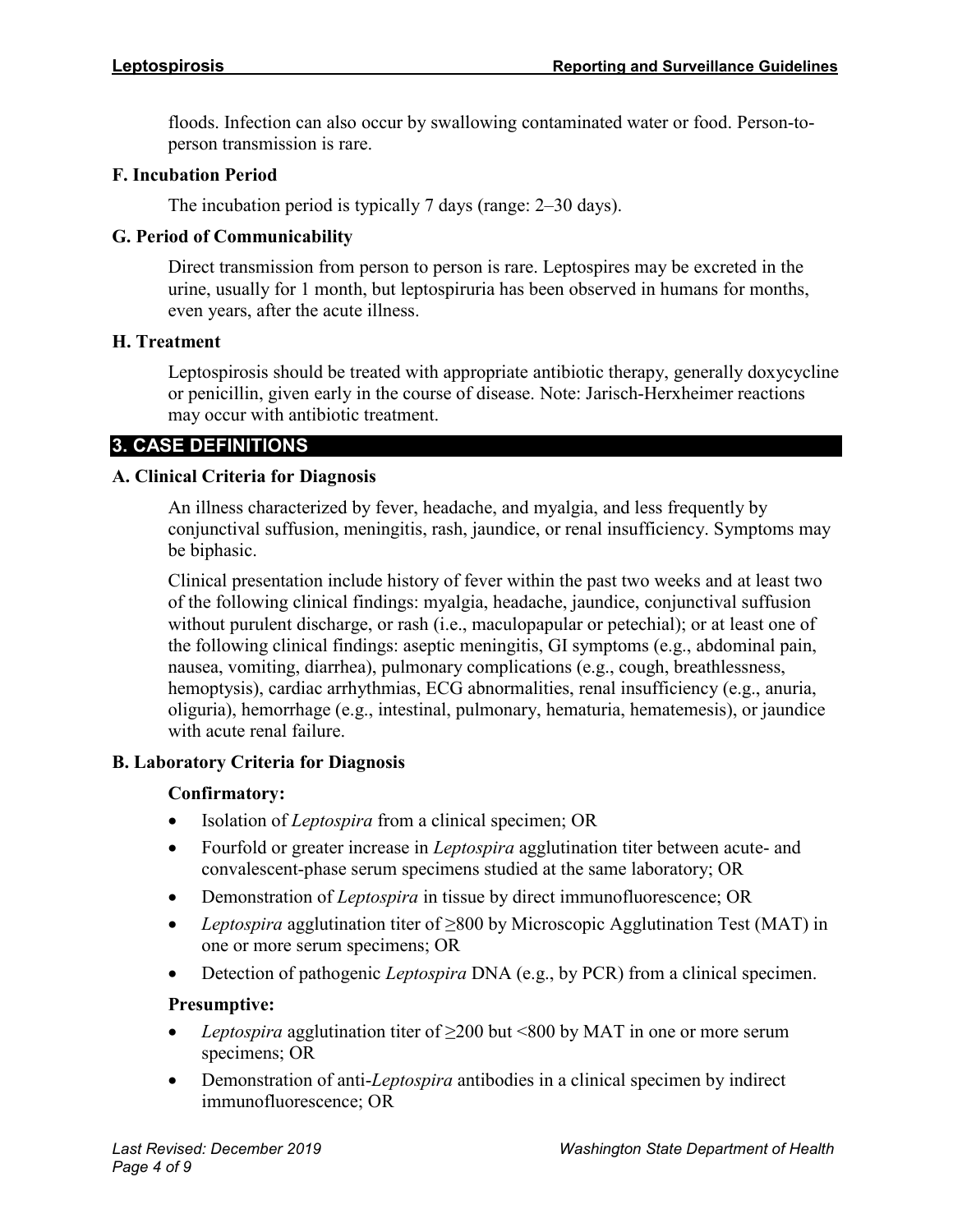- Demonstration of *Leptospira* in a clinical specimen by darkfield microscopy; OR
- Detection of IgM antibodies against *Leptospira* in an acute serum specimen.

# **C. Exposure Criteria for Epidemiologic Linkage**

Involvement in an exposure event (e.g., adventure race, triathlon, flooding) with associated laboratory-confirmed cases.

# **D. Case Definition (2013)**

*Probable:* a clinically compatible case with at least one of the following:

- Involvement in an exposure event (e.g., adventure race, triathlon, flooding) with known associated cases, or
- Presumptive laboratory findings, but without confirmatory laboratory evidence of *Leptospira* infection.

*Confirmed*: a case with confirmatory laboratory results.

# **4. DIAGNOSIS AND LABORATORY SERVICES**

# **A. Diagnosis**

Diagnostic testing should be requested for patients in whom there is a high index of suspicion for leptospirosis, based either on signs and symptoms, or on occupational, recreational, or vocational exposure to animals or environments contaminated with animal urine.

- 1. Serologic tests: The diagnosis of leptospirosis is most commonly demonstrated by ELISA or MAT. Antibodies develop during the second week of illness. An acute serum specimen should be collected when the diagnosis is suspected  $(\geq 7)$  days after onset) and the convalescent serum should be collected at least 10-14 days after the acute specimen.
- 2. Culture: Requires special media. Leptospires can be isolated from whole blood (within 7 days of onset), cerebrospinal fluid (CSF) during the acute illness (4-10 days from onset), and from urine (after the 7th day and only if inoculated into special media within 2 hours of voiding). Clinical or autopsy specimens (e.g., punch biopsy of kidney) should be submitted fresh or frozen.
- 3. PCR: *Leptospira* species molecular detection from blood or urine. Blood specimens should be collected in EDTA or Sodium Citrate tubes; blood specimens in heparin are not acceptable. Specimens should be submitted frozen.
- 4. Immunofluorescence (IF) and immunohistochemistry (IHC) techniques are used for detection of leptospires in clinical and autopsy specimens (e.g., kidney, liver). Tissue should be formalin fixed or paraffin embedded.

# **B. Services Available at the Washington State Public Health Laboratories (PHL)**

Testing for leptospirosis is not performed at PHL but specimens will be forwarded to the Centers for Disease Control and Prevention (CDC) for testing. Contact the Office of Communicable Disease Epidemiology (206 418-5500 or 877-539-4344) to arrange for testing, especially for cultures in order to request special media.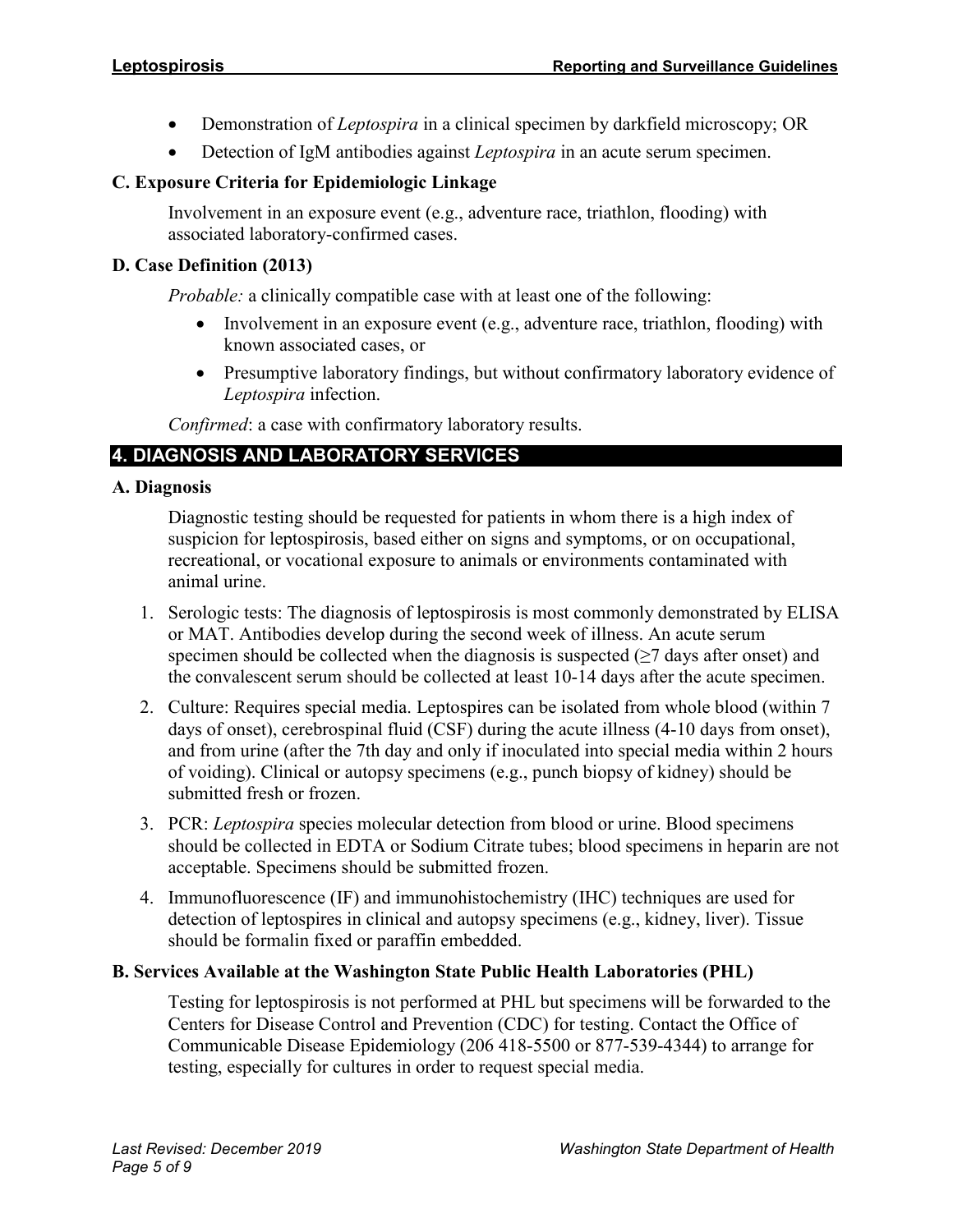Note that the PHL require all clinical specimens have two patient identifiers, a name **and**  a second identifier (e.g., date of birth) both on the specimen label and on the submission form. Due to laboratory accreditation standards, specimens will be rejected for testing if not properly identified. Also include specimen source and collection date.

# **C. Specimen Collection**

Collect 2 mL of serum, preferably an acute specimen  $( \leq 7$  days after symptom onset) and a convalescent specimen  $(≥14$  days after symptom onset) sent as a pair. Whole blood specimens for PCR should be collected in tubes containing any anticoagulant EXCEPT for heparin. Enclose a completed PHL Serology submission form with serum specimens [\(https://www.doh.wa.gov/Portals/1/Documents/5230/302-017-SerVirHIV.pdf\)](https://www.doh.wa.gov/Portals/1/Documents/5230/302-017-SerVirHIV.pdf).

Specimens for culture, IF, or IHC should also be submitted with a completed PHL Serology submission form, with requested test at CDC specified in the comments section. Leptospira spp. should be grown in semi-solid EMJH and shipped tightly sealed.

For more information, refer to: [https://www.cdc.gov/ncezid/dhcpp/bacterial\\_special/zoonoses\\_lab.html](https://www.cdc.gov/ncezid/dhcpp/bacterial_special/zoonoses_lab.html)

# **5. ROUTINE CASE INVESTIGATION**

Interview the case and others who might provide pertinent information.

# **A. Evaluate the Diagnosis**

Review the clinical presentation and laboratory results. Because leptospirosis rarely occurs in Washington, specimens should be collected for confirmatory testing at CDC. If possible, arrange for diagnostic specimens to be shipped to the Public Health Laboratories. Ensure that appropriate specimens are collected at the appropriate times (see Section 4 above).

# **B. Manage the Case**

No follow up needed. Hospitalized patients should be cared for using standard precautions.

# **C. Identify Potential Sources of Infection**

Ask the case about contact with animals, particularly if known to be infected, and exposure to water, mud, or soil e.g., recreational water exposures, drinking untreated water, occupational hazards, etc.

# **D. Identify Contacts / Other Potentially Exposed Persons**

Identify persons who may have exposed to the same source as the patient. If any are ill, inform them (or their physician) of possible exposure, in order to facilitate proper diagnosis and therapy. Anyone meeting the probable case definition (i.e., clinically compatible illness sharing a common exposure with the case) should be reported and investigated in the same manner as the case.

# **E. Management of Contacts / Others Exposed**

The infection is not routinely spread person-to-person.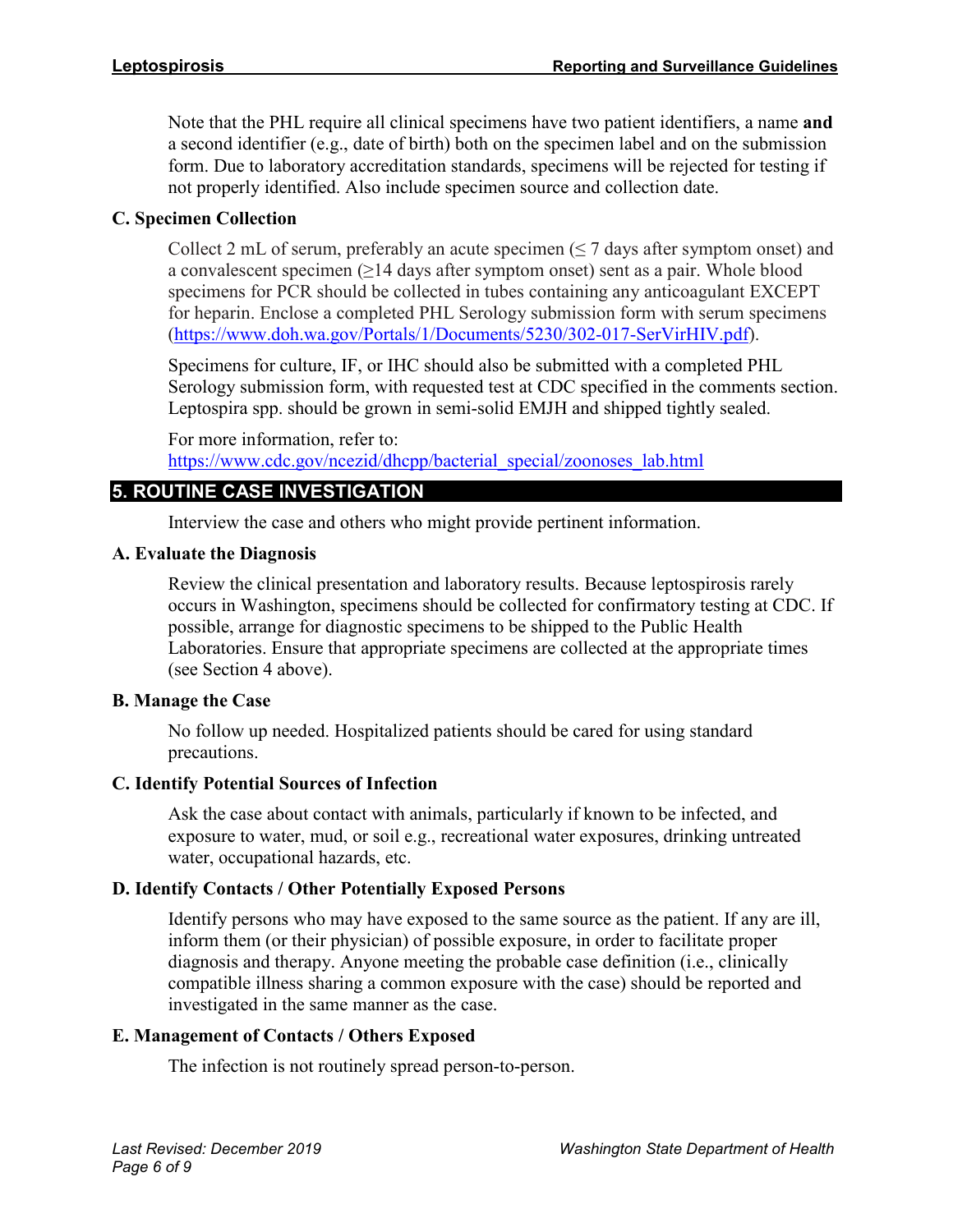Persons exposed to the same source as the case should be educated about symptoms of leptospirosis to facilitate prompt diagnosis and treatment if they become ill. Doxycycline may be effective in preventing leptospirosis in adults exposed in high-risk areas. In Washington, prophylaxis would rarely be warranted.

Sehgal SC, Sugunan AP, Murhekar MV, Sharma S, Vijayachari P. Randomized controlled trial of doxycycline prophylaxis against leptospirosis in an endemic area. International Journal of antimicrobial agents. 2000;13(4):249–255.

## **F. Environmental Evaluation/Management**

If a site of exposure is determined, (e.g., contaminated lake) consider posting signs in the area to warn others of the risk and prevent further illness. Report recreational water associated cases to the local environmental health division.

# **6. MANAGING SPECIAL SITUATIONS**

## **A. Leptospirosis in an Animal**

Animal infections are reportable to the Washington State Department of Agriculture [\(WAC 16-70\)](https://app.leg.wa.gov/WAC/default.aspx?cite=16-70). WSDA reports positive laboratory findings to DOH, which notifies the LHJ of animal residence. The primary mode of transmission of leptospirosis from pets to humans is through direct or indirect contact with contaminated animals tissues, organs, or urine. People in contact with the infected animal (owners, clinicians, kennel workers, etc.) should be provided the following information:

- Avoid contact with urine, blood or tissues from the infected animal until it has received treatment.
- Veterinarians or others who have contact with infected material from the animal should wear protective clothing.
- Wash your hands after handling your pet or anything that might have your pet's excrement on it. If you are cleaning surfaces that may be contaminated, use an antibacterial cleaning solution or 1 part bleach to 10 parts water.
- Make sure your infected pet takes all of its medicine and follow up with your veterinarian.
- Maintain symptom watch for 30 days after last exposure, and tell your healthcare provider about exposure if symptoms consistent with leptospirosis occur.

CDC does not have standard post-exposure prophylaxis recommendations for exposed, asymptomatic individuals. However, pregnant or immunocompromised exposed individuals should discuss PEP with their healthcare provider to decide whether PEP should be administered.

#### **B. Outbreaks**

Determine if the case is associated with or potentially associated with an outbreak.

# **If an outbreak is suspected, notify the Office of Communicable Disease Epidemiology immediately: 1-877-539-4344.**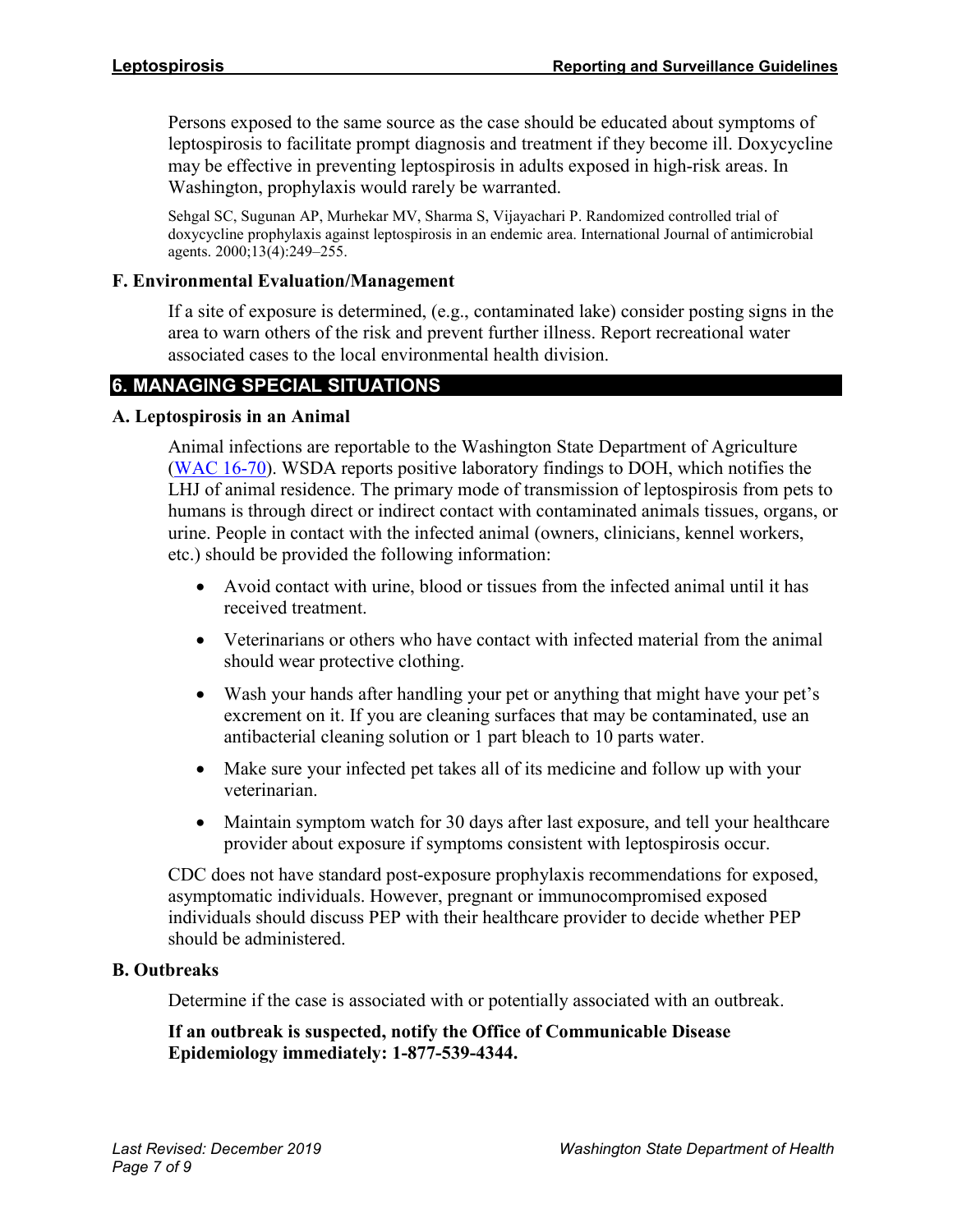# **7. ROUTINE PREVENTION**

#### **A. Immunization Recommendations**

No licensed vaccine for people exists in the United States.

#### **B. Prevention Recommendations:**

Prevention involves avoiding contact with potentially infected animals and contaminated water and soil.

- 1. If drinking water is being collected from a source potentially contaminated by flood water or exposed to urine from infected animals, treat by boiling or appropriate chemical methods before drinking.
- 2. Do not swim wade, bath, submerse your head in, or swallow flood or fresh water that might be contaminated with animal urine.
- 3. Persons with occupational or recreational exposure to potentially infected animals, water or soil should wear protective clothing, boots, and gloves.
- 4. Do not feed wildlife or attract wildlife to homes or yards.
- 5. Prevent rodent infestation by keeping food, water, and trash in closed containers, and trapping any rodents that you see. Rodent-proof homes and out-buildings. Avoid eating food to which rodents may have had access.
- 6. Vaccinate pets against leptospirosis. The vaccine for pets does not provide 100% protection, because the vaccine does not provide immunity against all strains of *Leptospira*. It is important to get your pet vaccinated even if it gets leptospirosis because it can still get infected with a different *Leptospira* strain.
- 7. Dispose of animal carcasses properly.
- 8. Drain potentially contaminated waters and soil when possible.

For additional information, see: [https://www.cdc.gov/leptospirosis/pdf/hurricanes-lepto-fact](https://www.cdc.gov/leptospirosis/pdf/hurricanes-lepto-fact-sheet-H.pdf)[sheet-H.pdf](https://www.cdc.gov/leptospirosis/pdf/hurricanes-lepto-fact-sheet-H.pdf) or [www.who.int/csr/don/en/WHO\\_CDS\\_CSR\\_EPH\\_2002.23.pdf](http://www.who.int/csr/don/en/WHO_CDS_CSR_EPH_2002.23.pdf)

# **ACKNOWLEDGEMENTS**

This document is a revision of the Washington State Guidelines for Notifiable Condition Reporting and Surveillance published in 2002 which were originally based on the Control of Communicable Diseases Manual (CCDM),  $17<sup>th</sup>$ Edition; James Chin, Ed. APHA 2000. We would like to acknowledge the Oregon Department of Human Services for developing the format and select content of this document.

[https://wwwnc.cdc.gov/eid/article/10/3/03-0431\\_article](https://wwwnc.cdc.gov/eid/article/10/3/03-0431_article)

# **UPDATES**

May 2008: Severe symptoms were added to section 2B.

July 2008: Updated to include information regarding the reporting and management of leptospirosis in animals.

January 2011: The Legal Reporting Requirements section has been revised to reflect the 2011 Notifiable Conditions Rule revision. The disease epidemiology and laboratory testing guidance were updated (Sections 2 and 4).

January 2013: The case classifications and case-defining laboratory and clinical criteria in Section 3 were updated to reflect the new 2013 CSTE case definition. The outline format was revised to combine Routine Case Investigation and Controlling Further Spread into a single Section 5.